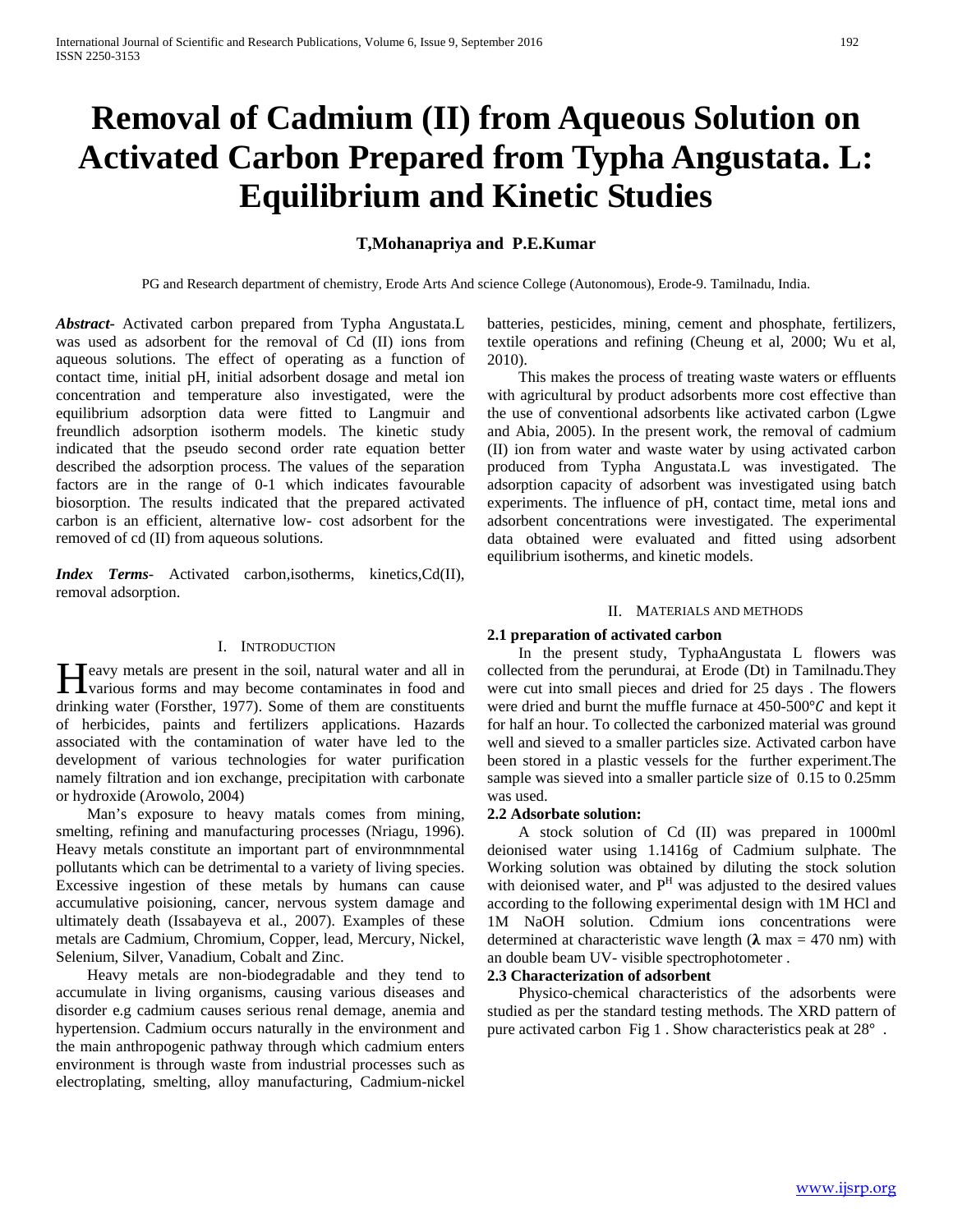

**Figure 1.Activated carbon .**

The result of SEM analysis are shown in the micrographs fig. 2

**FT IR spectroscopy:-**



**Figure 2 .Activated Carbon**

The absorption bands are due to the stretching and bending vibration of the group. The frequency of carbon peak 617.22cm−<sup>1</sup>



**Figure 3 Carbon**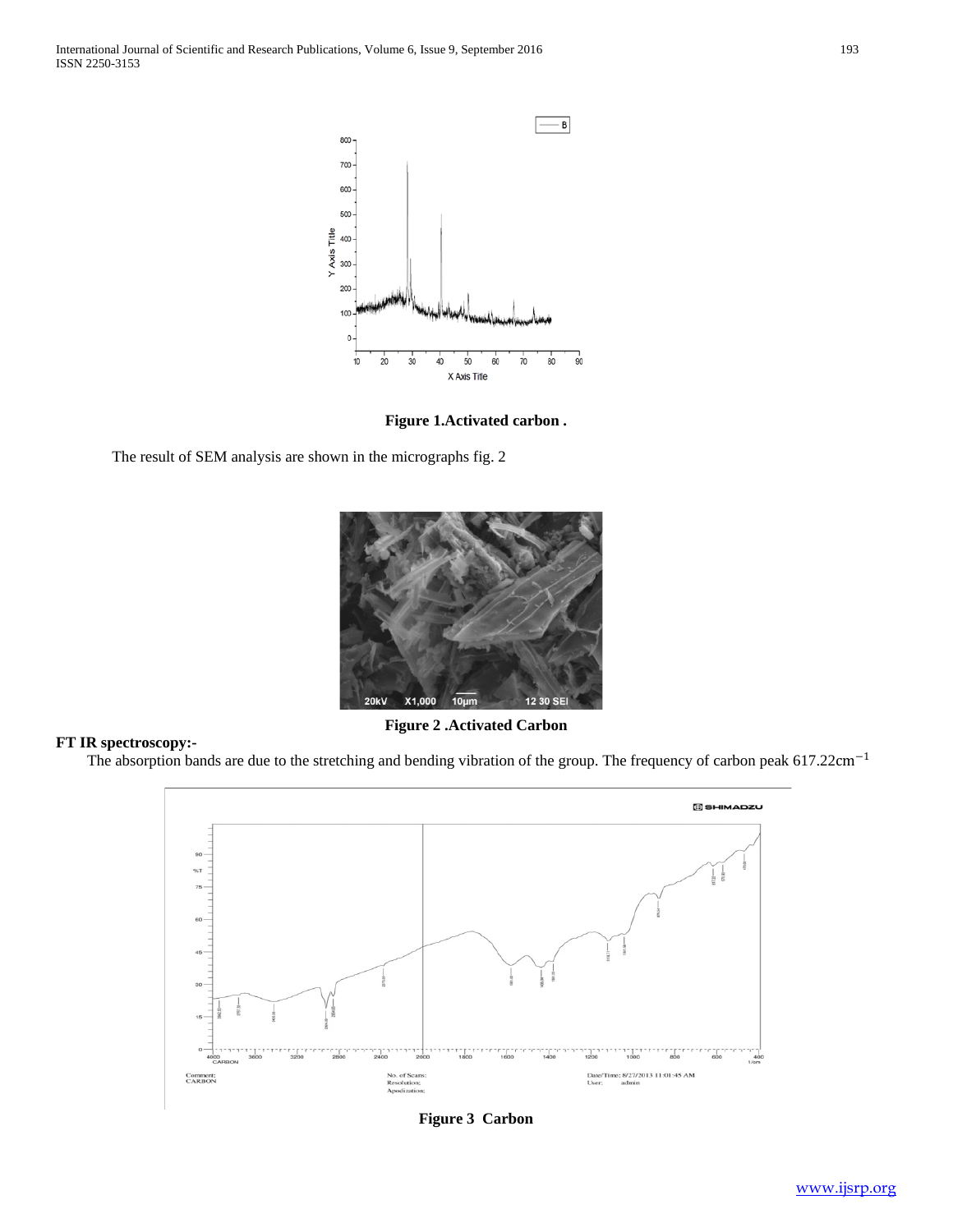#### III. BATCH ADSORPTION STUDIES

 Batch adsorption experiments were also performed by agitation 0.1g of the adsorbent with 50ml of cadmium solution the PH containing different initial concentration from 10 to  $40$ mg/L at  $30^{\circ}$ c. After the established contact time (2h) was attained, the suspension was filtered, and supernatant was analyzed for the metal concentration of 10 to 40mg/L and the adsorbent dosage of 0.1g.The pH values was adjusted in the range of 4-9 by using dil. HCl and NaOH solution. Experiments were carried out by varying the adsorbent amount from 0.1to 1.0g with Cd(II) concentration ranging from 10 to 40mg/L. The concentration of Cd(II) in the solution was determined and spectrophotometrically by developing a purple-violet colour with 2.5ml each of citrate buffer, 58.8g ammonium citrate and 38.4g citric acid in 500ml distilled water, 10% KI and pyrogine G solution mixed as complexing agent. The absorbance of the purple-violet colored solution is read at 470nm.

The percentage removal of metal and amount of metal adsorbed on AC was calculated by equation (1) and (2) respectively.



$$
q_e = \frac{[c_o - c_e]V}{W} \tag{2}
$$

## IV. RESULTS AND DISCUSSION

#### **4.1 Effect of contact time and initial metal concentration:**

 The effect of contact time shows that equilibrium is achieved faster 10 to 210 min .It is observed that in both cases the percentage removal of Cd (II) ion increase with increase in metal ion concentration Fig (4). The rate of adsorption is very fast initially with about 97·%·of the total cadmium being removal within few minutes followed by a increased rate with the approach of equilibrium. The removal rate is high initially due to the presence of the binding sited which gradually become saturated with time resulting in increases rate of adsorption as equilibrium approached finally attain.



## **Figure 4: contact time**

#### **4.2 Effect of adsorbent dose:**

 Figure(2) shown the effect of adsorbent dose on the removal of cadmium.It is clear from the figure that as the adsorbent dosage increase, the adsorption also increase. The maximum percentage removal of 95% of Cd(II) was observed at 1g.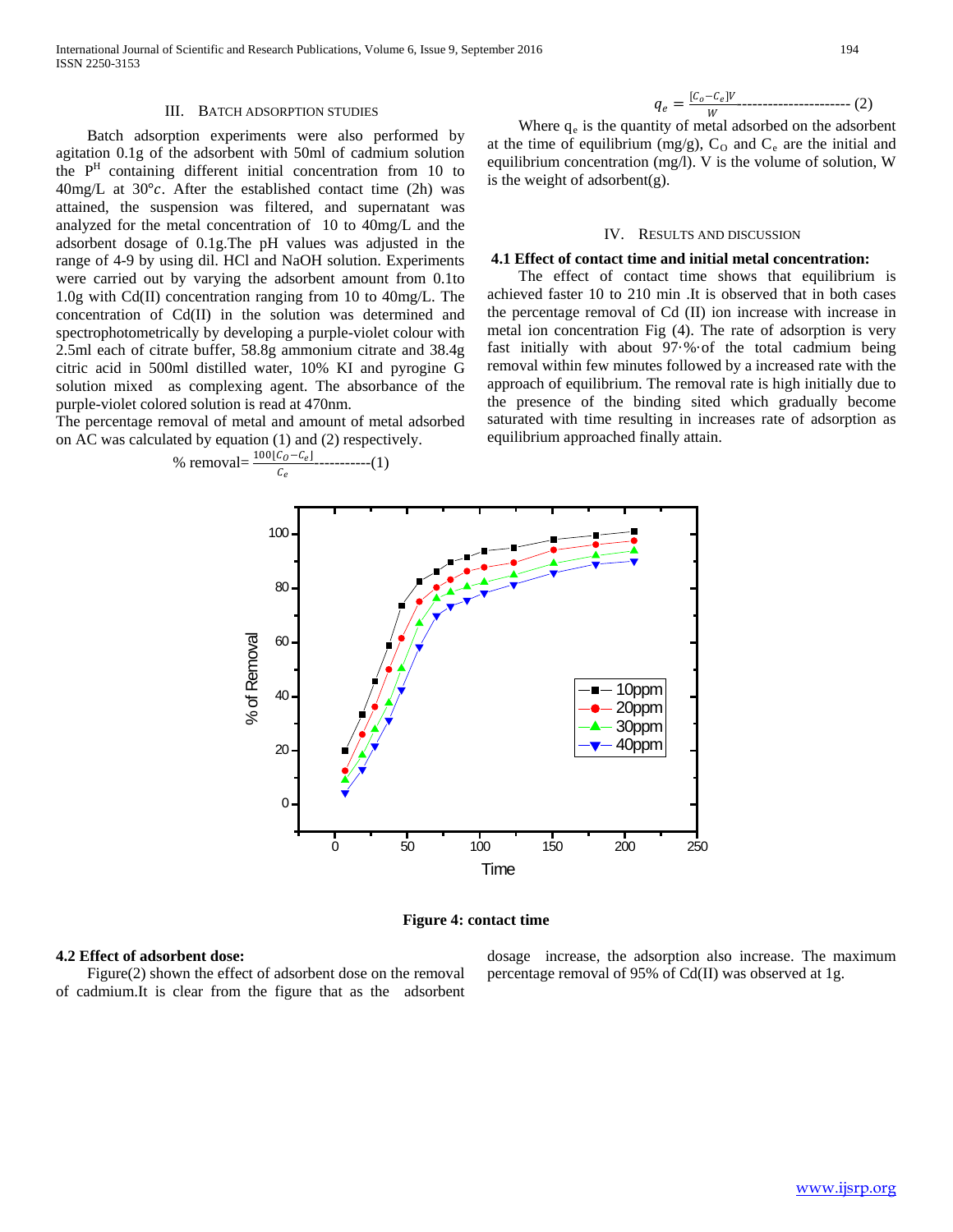

**Figure 5: Adsorbent dose**

# **4.3 Effect of temperature:**

The effect of temperature on biosorption of cd(II) on activated carbon was investigated under temperature range of 30°, 34°, 38°, 42°C. The temperature dependence of cd(II) adsorption a show is figure(6).

 The extent of adsorption the metals was found to increase with increase in temperature indicating that the process to be endothermic in nature.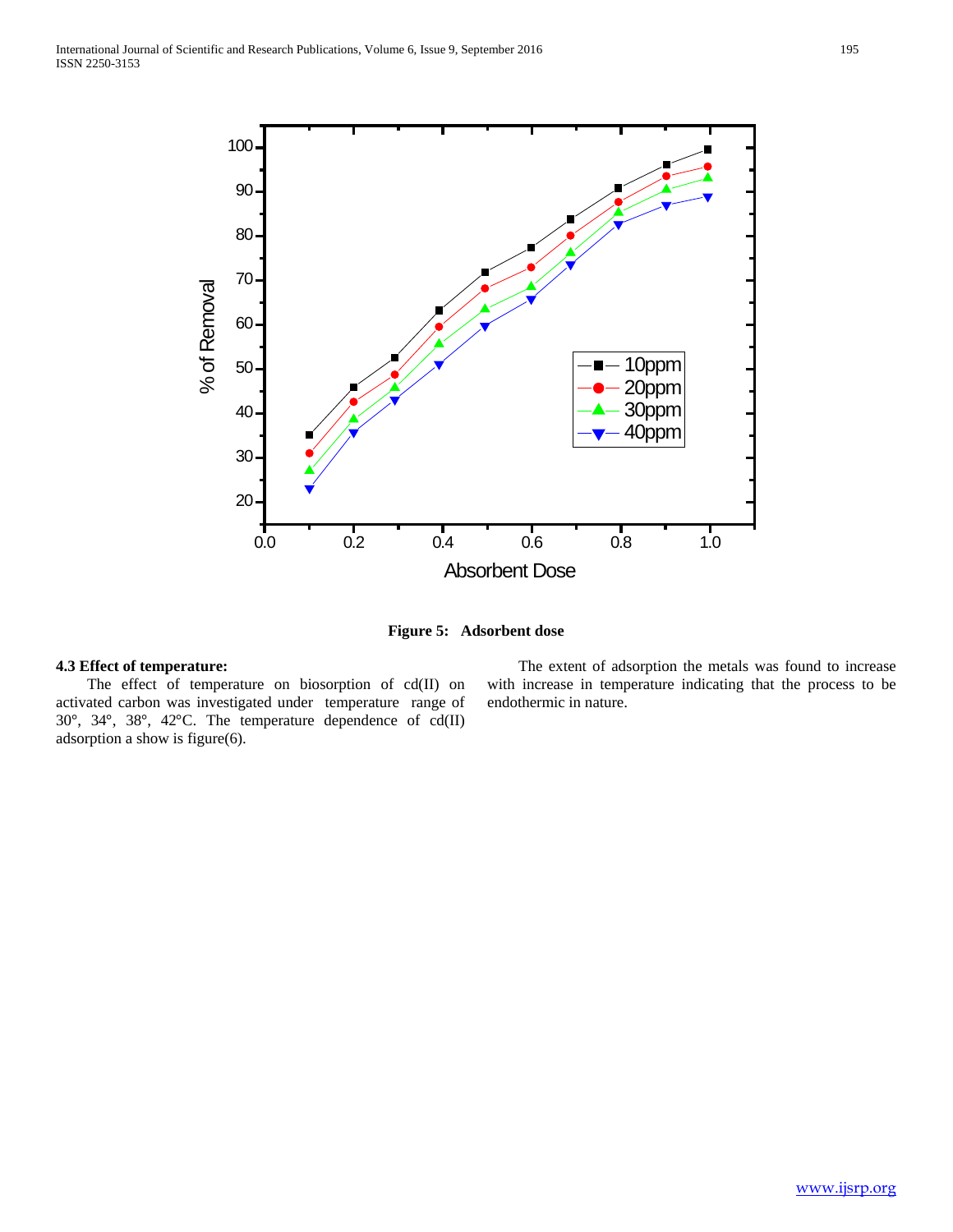

## **Figure 6: Effect of Temperature**

## **4.4 Effect of pH:**

.

 The effect of intial solution pH on the adsorption capcity at equilibrium condition was studied.The result for the adsorption of Cd(II) is shown in figure 7 using 100 mg/L as initial metal

concentration. It could be seen that the removal concentration and percentage removal is  $P<sup>H</sup>$  dependent. From the figure it is clear that cadmium adsorption efficiency is highest at P<sup>H</sup> 6-8



## **4.5 Adsorption Isotherm**

**Figure 7: Effect of pH**

The adsorption isotherm were analyzed using Langmuir , freundlich, and Tempkin isotherm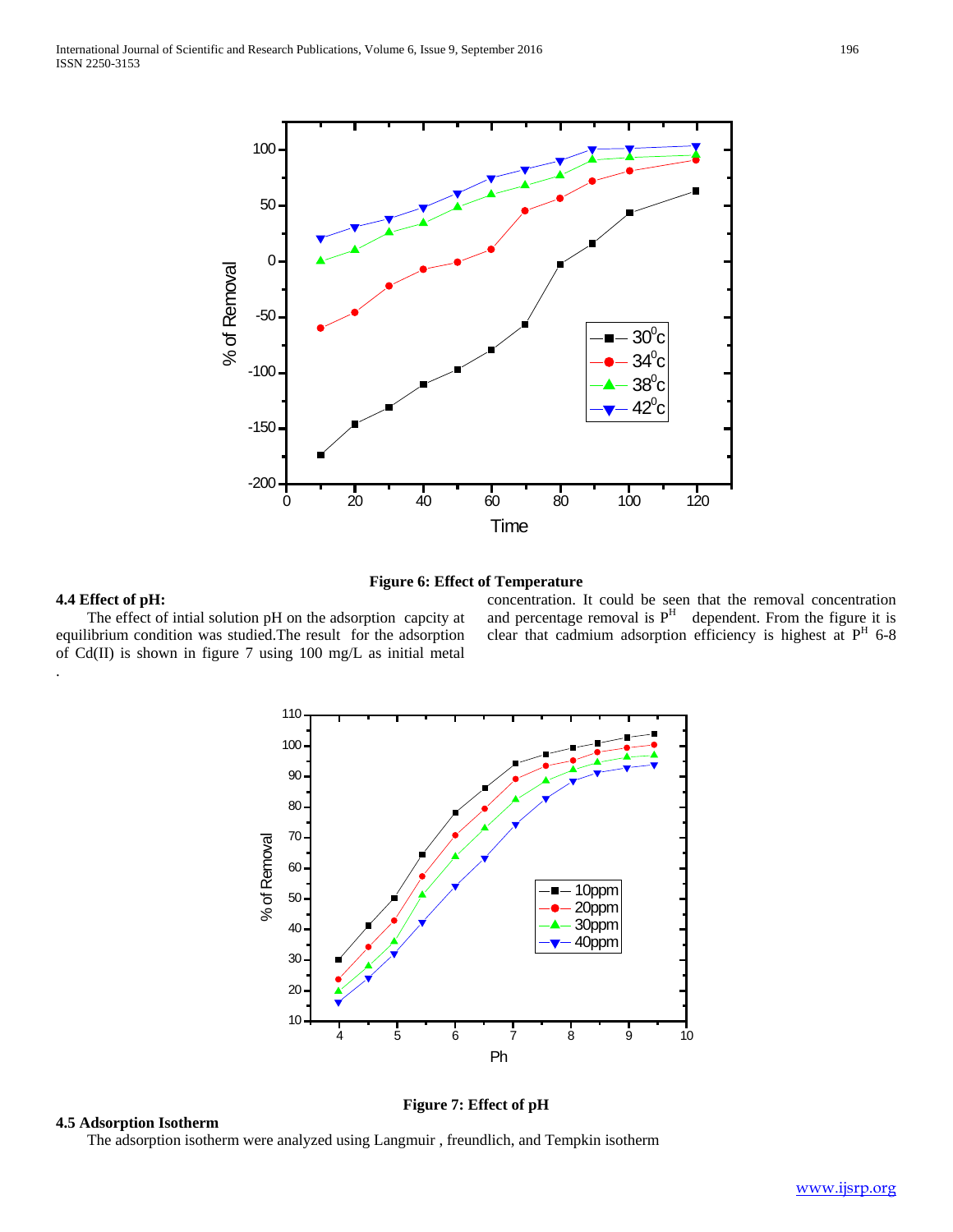International Journal of Scientific and Research Publications, Volume 6, Issue 9, September 2016 197 ISSN 2250-3153

#### **4.5.1 Langmuir adsorption isotherm:**

 The theoretical Langmuir adsorption isotherm is often used for adsorption of the solute from a liquid solution. The Langmuir adsorption isotherm is perhaps the best known of all the isotherms describing adsorption, and it is often expressed as

$$
q_e = \frac{Q^0 R_L C_e}{1 + K_L C_e}
$$

The above equation can be rearranged to create the following linear form

$$
\frac{c_e}{q_e} = \frac{1}{Q_0 K_L} + \frac{C_e}{Q_0}
$$

Where  $q_e$  is the amount of metal adsorbed per unit mass of adsorbent (mg/L) and  $C_e$  is the equilibrium concentration of the adsorbate (mg/L), and  $q_0$  and 'b' are Langmuir constants related to adsorption capacity and rate of adsorption respectively. As required by equation (3), plotting  $C_e/q_e$  against  $C_e$  gave a straight line,





The essential characteristics of the Langmuir equation can be expressed in terms of dimensionless separation factor,  $R_L$  defined by

$$
R_L = \frac{1}{1 + K_L C_0}
$$

Where  $(c_0)$  is the initial solute concentration of adsorbate [mg/L].  $K_L$  is the Langmuir adsorption constant (L/mg). $R_L$ value lies between 0 and 1 indicates favourable adsorption(Norrozi B, sorial,G.A, Arami M(2007).

## **4.5.2 FreundlichIsotherm:**

The freundlich sorption isotherm using the log transformed form

 $log q_e = log k_f + 1/nlog C_e$ 

Where  $q_e$  is the amount of metal adsorbed in mgL<sup>-1</sup>,<br> $C_e$  is the equilibrium concentration (mgL<sup>-1</sup>),  $K_f$ 

 $K_f$  and n were freundlich constant. (mg/g, L/mg) related to adsorption capacity and adsorption intensity of the sorbent respectively. The plot of  $logq_e$  vields a straight lines which indicating the confirmation of the freundlich isotherm for adsorption fig (9).The values indicate that the nature of the adsorption favourable.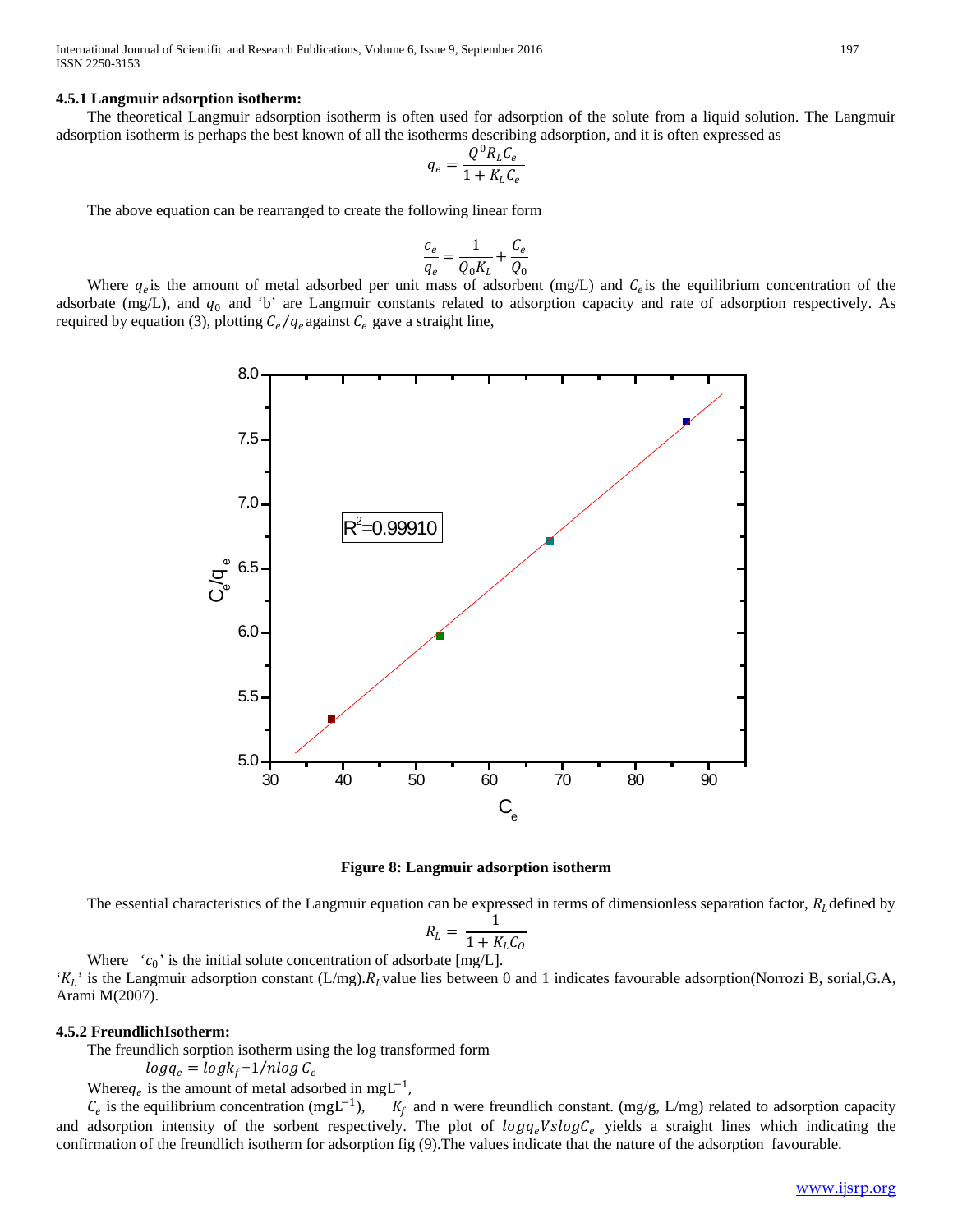

**Figure 9: Freundlich isotherm**

## **4.5.3 Tempkin isotherm**

Tempkin isotherm is represented by the following equation

$$
q_e = \frac{RT}{b} \ln[AC_e]
$$

Equation can be expressed in its linear form as

 $q_e = BInA + BInC_e$ 

Where B is a constant related to the heat of adsorption (J/mol) and A is the Tempkin isotherm constant, corresponding to the maximum binding energy (L/mg).A plot of qe vs InCe is shown in Figure(10).The values of A and B calculated from the slope and intercept of the graph are given in Table 1.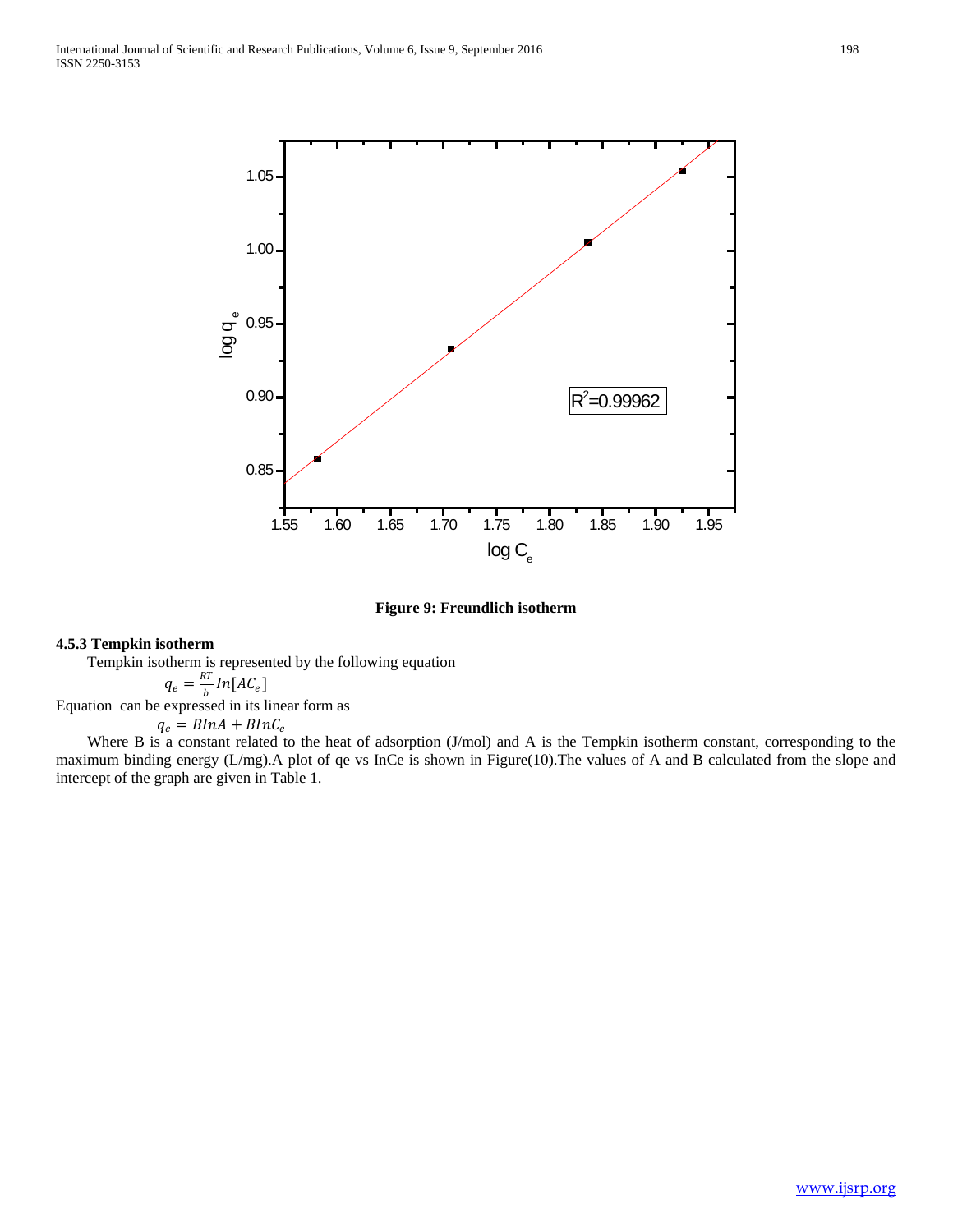

**Figure10: Tempkin isotherm**

| Initial metal<br>Concentration<br>Mg/L | Langmuir isotherm |         |                |        | Freundlich isotherm |        |        | Tempkin isotherm |              |        |
|----------------------------------------|-------------------|---------|----------------|--------|---------------------|--------|--------|------------------|--------------|--------|
|                                        | $Q_0(mg/g)$       | b(L/mg) | $\mathbb{R}^2$ | $R_L$  | $K_f$<br>mg/g       | N      | $R^2$  | A<br>(L/mg)      | В<br>(J/mol) | $R^2$  |
|                                        |                   |         |                |        |                     |        |        |                  |              |        |
| 60                                     |                   |         |                | 0.5617 |                     |        |        |                  |              |        |
| 80                                     | 20.973            | 0.013   | 0.9991         | 0.4919 | 1.107               | 1.7495 | 0.9996 | 12.0784          | 5.2732       | 0.9992 |
| 100                                    |                   |         |                | 0.4347 |                     |        |        |                  |              |        |
| 120                                    |                   |         |                | 0.3906 |                     |        |        |                  |              |        |

## **4.6 Adsorption: Kinetics:**

 The kinetics of adsorption of Cadmium and the kinetic models of pseudo first order, pseudo second order, and Intra particles diffusion model were considered.

## **4.6.1 pseudo First order kinetics**

 In integrated from of the pseudo first order kinetics model can be represented as

## $log(q_e - q_t) = log(q_e - (K1/2.303)t)$

Where  $qe$  is the amount of metal adsorbed at equilibrium $(g/mg)$ . qt is the amount of metal adsorbed at time (mg/g) and  $k_1$  is the pseudo first order rate constant  $k_1$  and  $q_e$ (ther) can be calculated from the slope and intercept of the graph. The  $q_e$  (ther) and  $q_e$  (exp) value are shown in table. The adsorption process does not follow first order kinetics.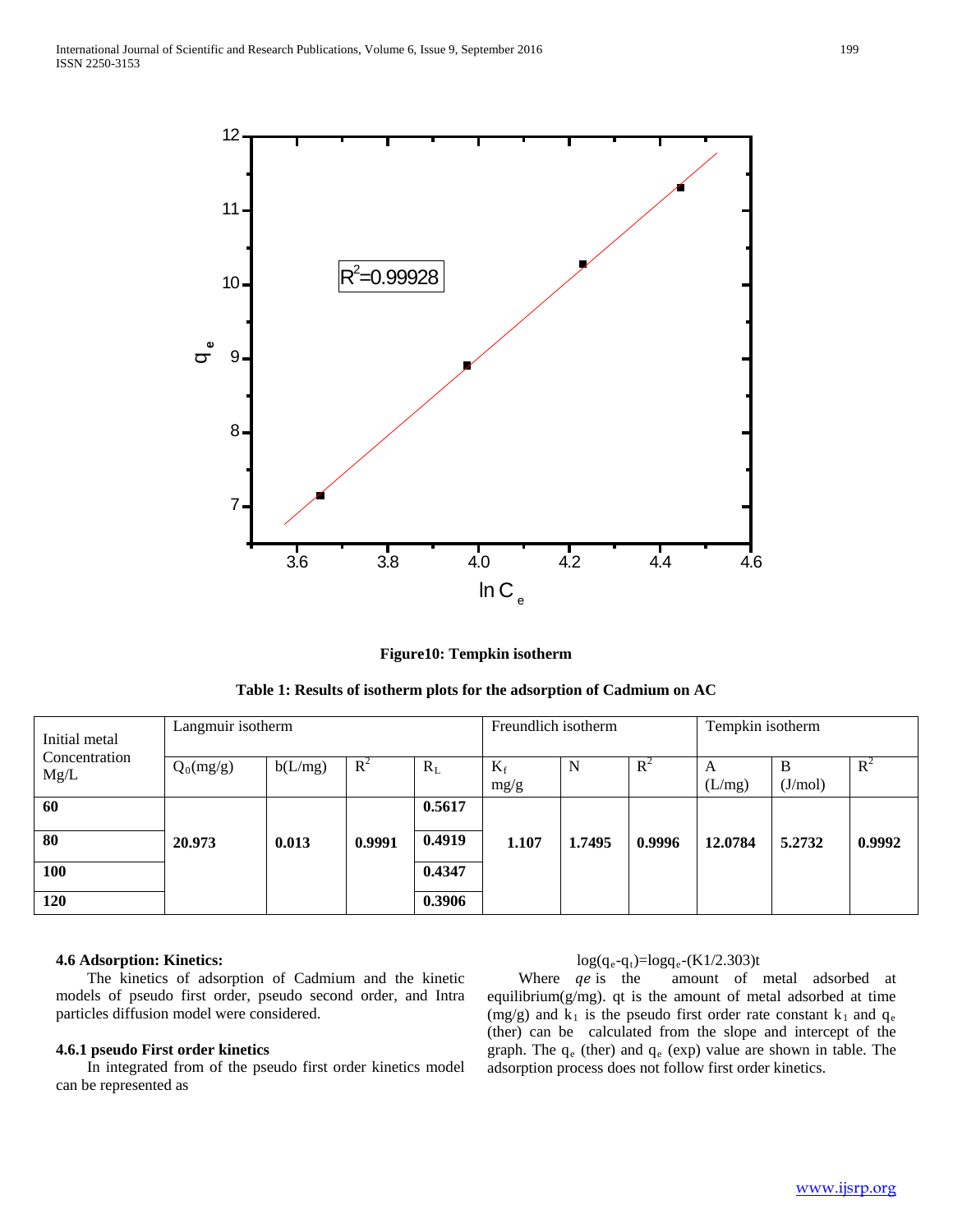

**Figure 11: pseudo first order**

## **4.6.2 Pseudo-second order kinetic model**

 The Pseudo-second order model has been based on assumption that sorption follows second order mechanism

$$
1_{q_e + q_t} = 1_{q_2 + K_2 t}
$$

The linear pseudo second order kinetic equation is given as

 $t/q_t = 1/(k_2q_e^2) + (1/q_e)t$ 

where  $k_2$  is the Pseudo-second of second order rate constant (g mg<sup>-1</sup>min<sup>-1</sup>). As expected the plot of t/qt vs t Figure (12) was linear. The values of  $q_e$  and  $k_2$  can be calculated from the slope and intercept. The  $q_e$ (the) and  $q_e$ (exp) values are shown in Table 2. The calculated  $q_e$  (the) values are in consonance with  $q_e(exp)$  with high correlation coefficient values. The adsorption of followed pseudo-second order kinetics.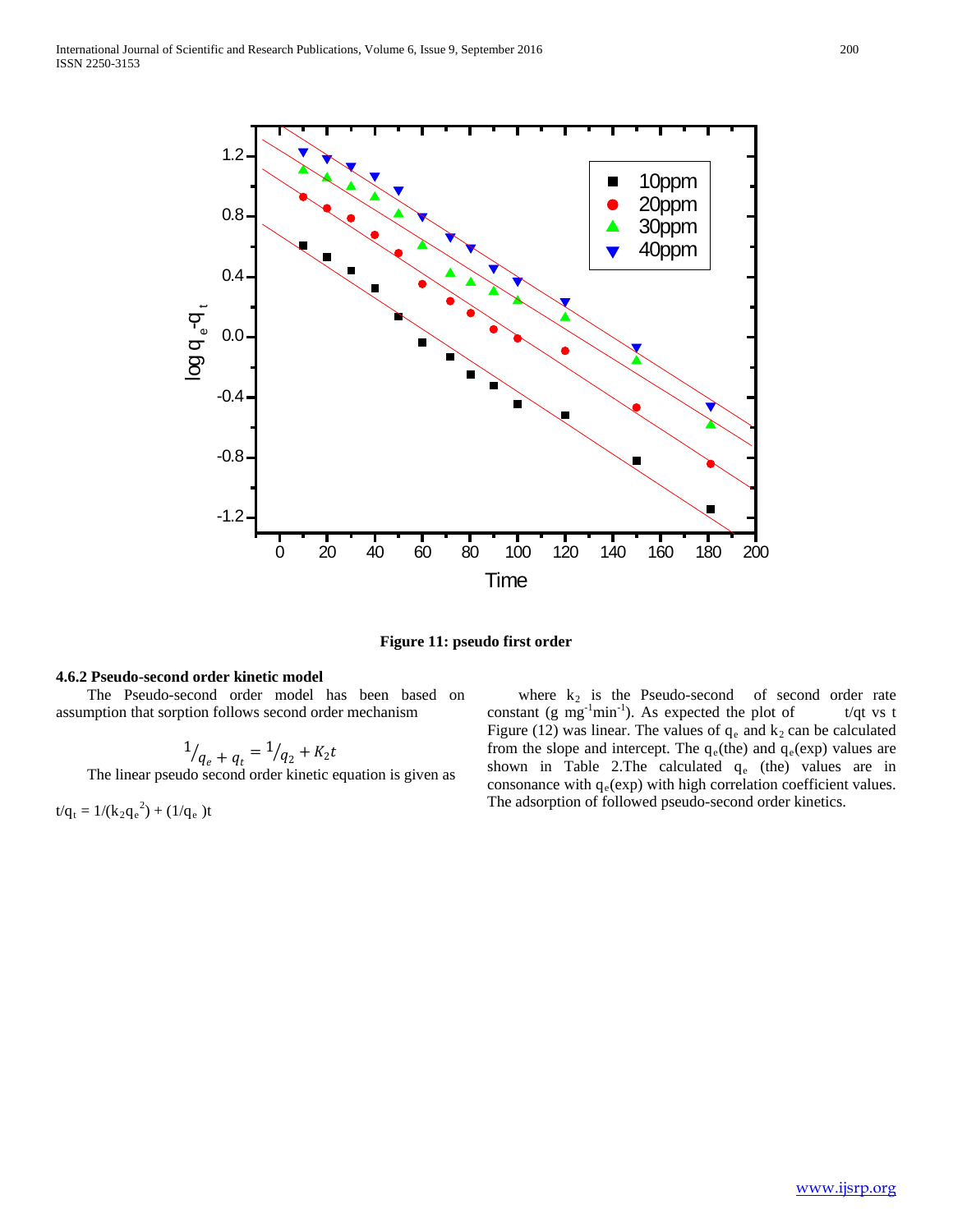

**Figure 12: Pseudo second order**

## **4.6.3 Intraparticle diffusion**

 The intraparticle diffusion model used here refers to the theory proposed by Weber and Morris based an intraparticle diffusion coefficient  $K_{id}$  is defined by the equation,

$$
q_t = k_{id} t^{1/2} + C
$$

Where  $K_{id}$  is the intraparticle diffusion rate constant (mg/gmin<sup>1/2</sup>), C is the intercept (mg /g) can be calculated by plotting q  $<sub>t</sub>$  vs t<sup>1/2</sup> and the results are given in Figure (13) and</sub> Table 2.The linear portion of the plot does not pass through the origin. Such a deviation from the origin indicates that pore diffusion is the only controlling step and not the film diffusion .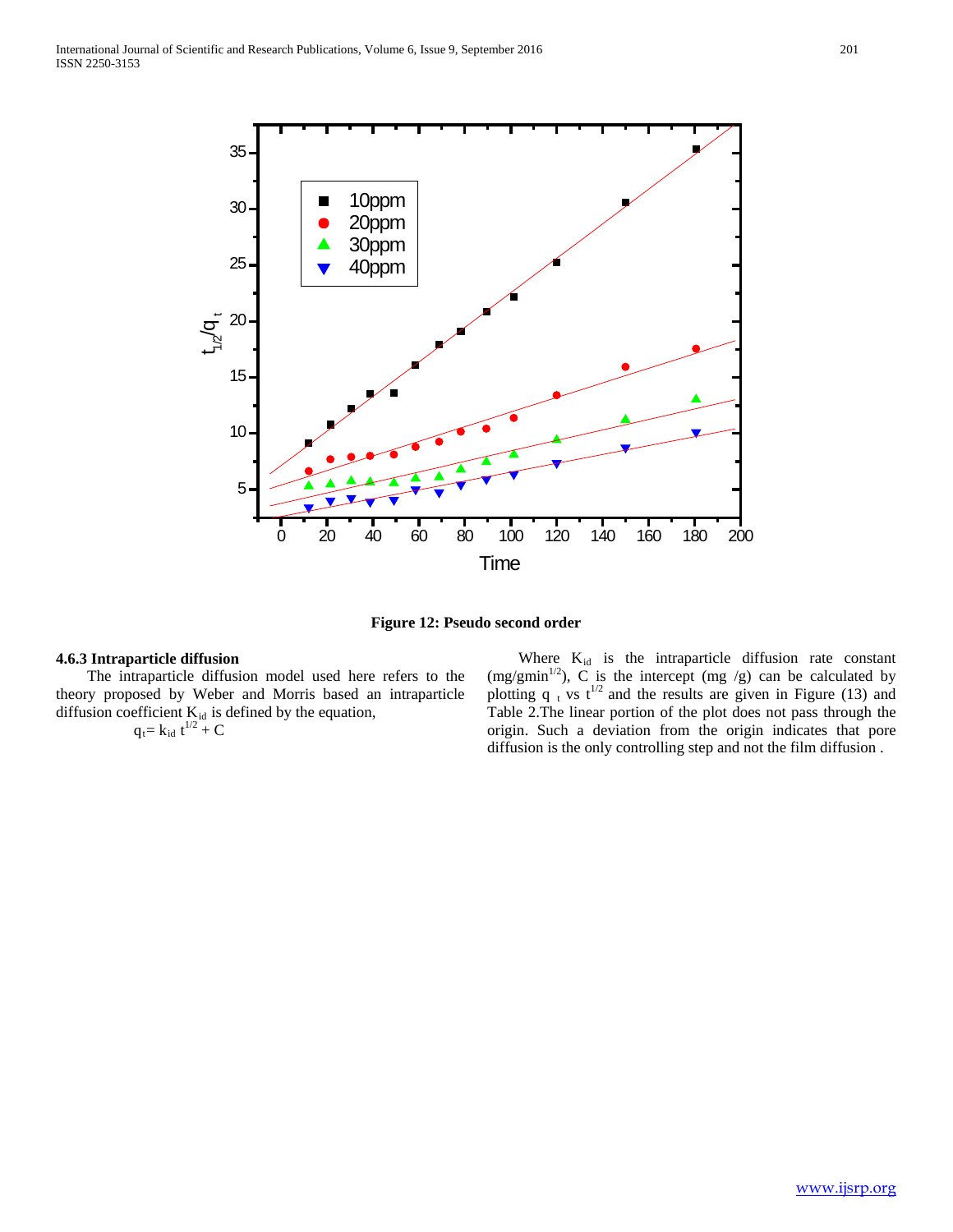

**Figure13: Intraparticle diffusion**

| Table 2: The Kinetic Parameter for the adsorption of Chromium by Activated carbon Adsorbent |  |  |
|---------------------------------------------------------------------------------------------|--|--|
|                                                                                             |  |  |

|                                   | Pseudo first order |           |           |        | Pseudo second order |           |           |        | Intraparticle diffusion |        |        |
|-----------------------------------|--------------------|-----------|-----------|--------|---------------------|-----------|-----------|--------|-------------------------|--------|--------|
| Initial<br>metal<br>concentration | $K_{\text{I}}$     | $q_e$ exp | $q_e$ cal | $R^2$  | $K_2$               | $q_e$ exp | $q_e$ cal | $R^2$  | $K_{id}$                | C      | $R^2$  |
| 10                                | 0.0238             | 5.054     | 4.734     | 0.9935 | 0.0033              | 5.054     | 6.497     | 0.9965 | 0.5156                  | 0.0629 | 0.9935 |
| 20                                | 0.0237             | 9.762     | 11.017    | 0.9892 | 0.0007              | 9.762     | 15.384    | 0.9705 | 0.8999                  | 0.6452 | 0.9967 |
| 30                                | 0.0227             | 10.082    | 17.382    | 0.9928 | 0.0005              | 10.082    | 21.367    | 0.9352 | 1.2201                  | 1.2132 | 0.9978 |
| 40                                | 0.0232             | 18.023    | 25.775    | 0.9925 | 0.0005              | 18.023    | 25.380    | 0.9685 | 1.4387                  | 0.4348 | 0.9909 |

## V. DESORPTION STUDIES

 Desorption studies with acetic acid revealed that the regeneration of adsorbent was not satisfactory, which confirm the chemisorptive nature of adsorption.

## VI. CONCLUSION

 The adsorption of cd(II) onto activated carbon is found be contact time and initial metal concentration, adsorbent dose, pH and temperature dependent. The maximum percentage removal occurs between the pH range of 5.0 to 9.0.The removal of cadmium by this activated carbon data can be adequately modeled by the Langmuir adsorption isotherm.